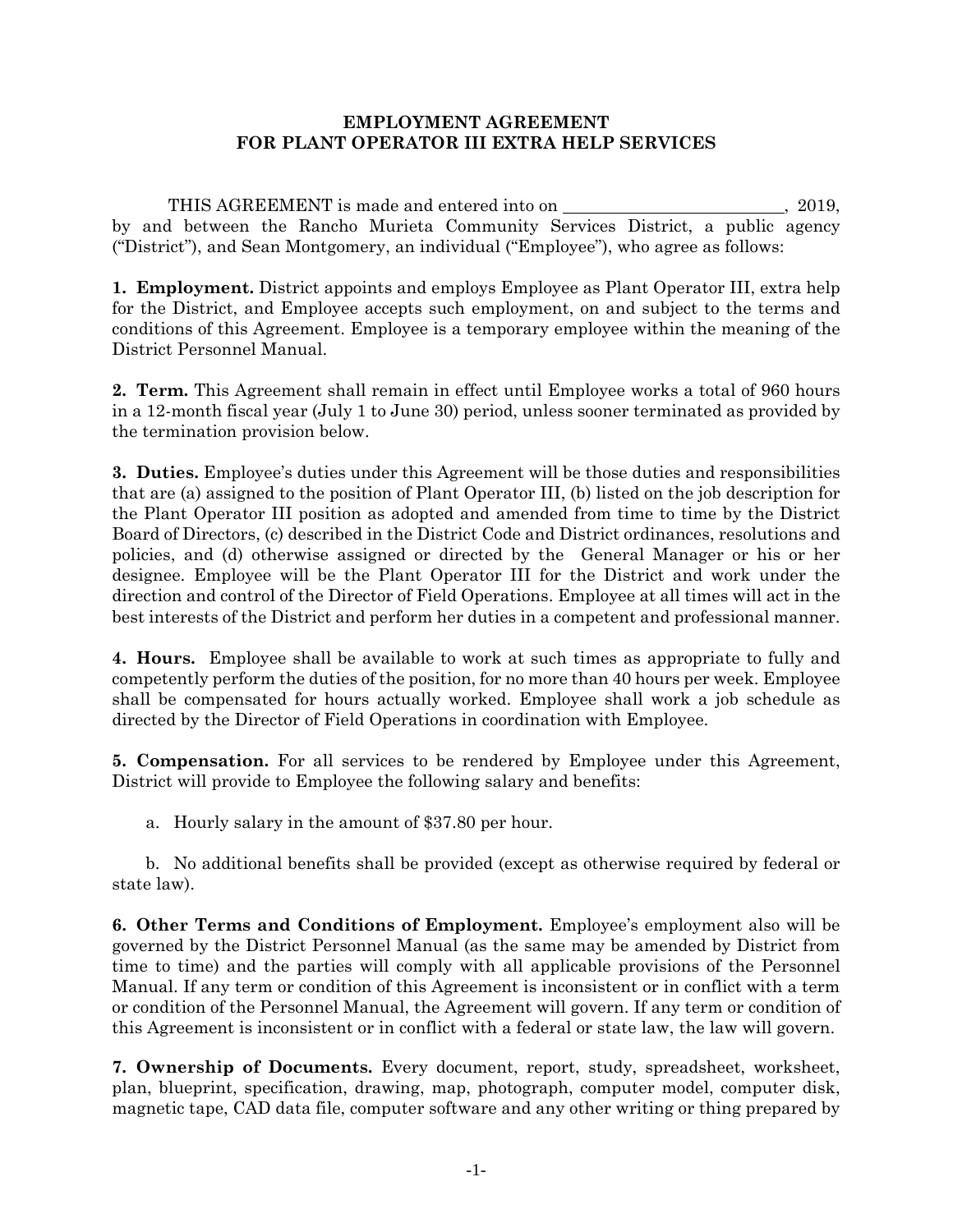Employee during the term of his employment (the "Work") will be the property of District. District will have the right to use, modify, reuse, reproduce, publish, display, broadcast and distribute the Work and prepare derivative and additional documents or works based on the Work without further compensation to or permission from Employee.

**8. Termination.** This Agreement may be terminated in any one of the following ways:

a. By mutual agreement of the parties, expressed in writing.

b. By Employee, upon giving to the District not less than two weeks' prior written notice of resignation.

c. By the death of Employee.

d. By District, for cause, upon giving to Employee written notice of immediate termination. The written notice of termination will specify (1) the particular cause(s) and the facts and circumstances justifying the termination of the Agreement for cause, and (2) the opportunity of Employee to meet with the District Board of Directors on the reasons for the termination. If Employee requests a meeting, the meeting will be held at the Board's earliest convenience in a closed session, unless Employee requests an open session. After the meeting, the Board may affirm, modify or reverse its decision to terminate for cause. For purposes of this Agreement, the following will justify termination for cause: willful breach of duty; habitual neglect of duty; gross insubordination; conviction of a crime involving moral turpitude; conduct that makes it impossible or impracticable to perform the duties under this Agreement or that seriously impedes District operations; conduct that tends to bring discredit to District; conduct unbecoming an employee in public service; mishandling of District funds; any intentional misrepresentation or fraud in connection with the performance of Employee's duties; theft of District property; violation of law; violation of the District Personnel Manual; or, material breach of this Agreement.

e. By District, without cause, upon giving to Employee written notice of termination.

**9. Entire Agreement.** The parties intend this writing to be the sole, final, complete, exclusive and integrated expression and statement of the terms of their contract concerning the subject matter addressed in the Agreement. This Agreement supersedes all prior oral or written negotiations, representations, contracts or other documents that may be related to the subject matter of this Agreement, except those other documents that may be expressly referenced in this Agreement.

**10. Notices.** Any notice to be given to Employee will be sufficiently served if given to Employee personally or if deposited in the United States Mail, regular pre-paid mail, addressed to Employee at the most recent residence address as shown on the District payroll records. Any notice to be given to District will be addressed to the District Board of Directors and delivered or mailed to the District Secretary at the District offices.

**11. Successors and Assigns.** This Agreement is personal to Employee. Employee may not transfer or assign the Agreement or any part of it. Subject to this restriction on transfer and assignment, this Agreement will bind, and inure to the benefit of, the successors, assigns, heirs and legal representatives of the parties.